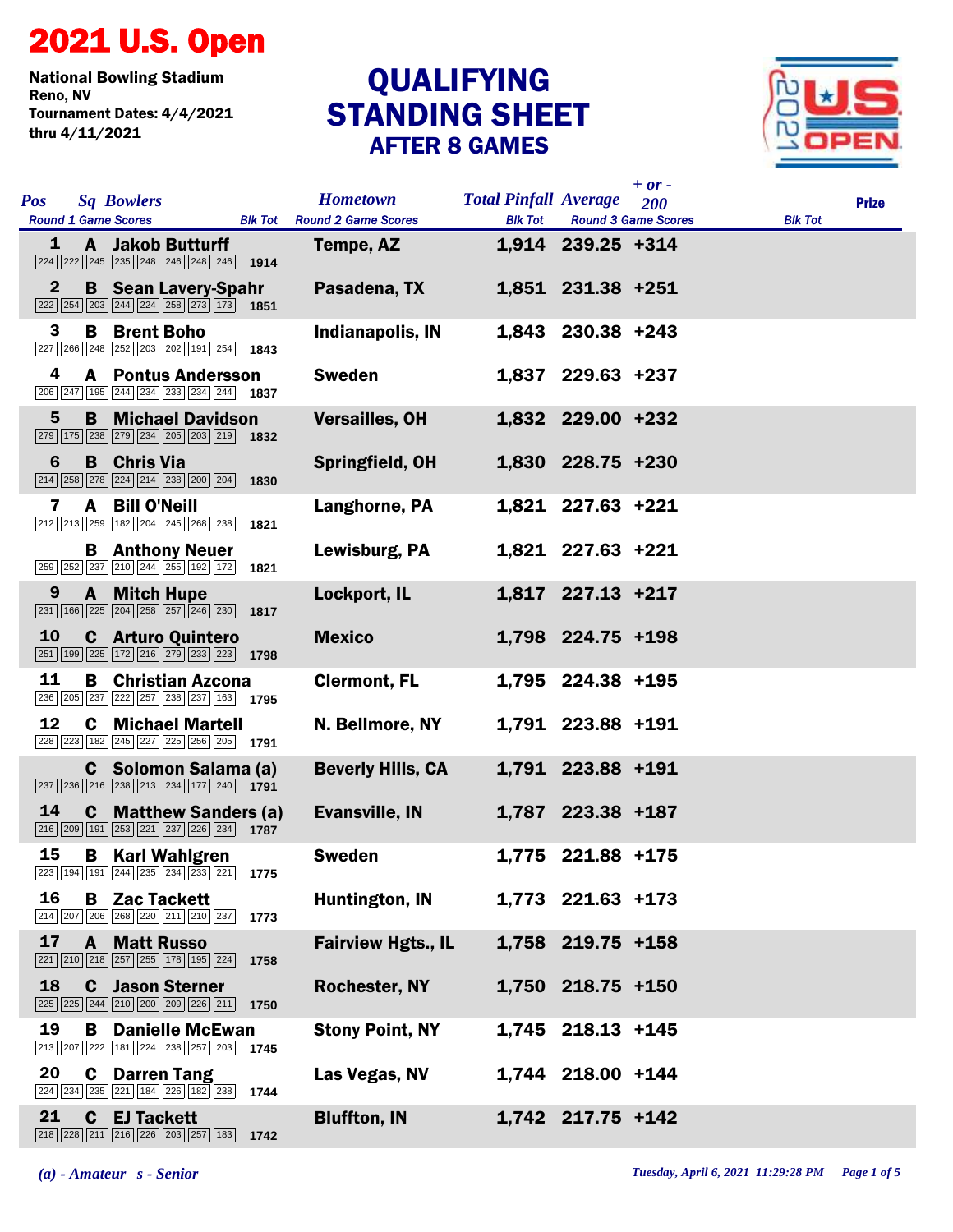|     |                 |                                                                                                                                  |                  |      |                                                     |                              |                     | $+$ or $-$                 |                |              |
|-----|-----------------|----------------------------------------------------------------------------------------------------------------------------------|------------------|------|-----------------------------------------------------|------------------------------|---------------------|----------------------------|----------------|--------------|
| Pos |                 | <b>Sq Bowlers</b>                                                                                                                |                  |      | <b>Hometown</b>                                     | <b>Total Pinfall Average</b> |                     | <b>200</b>                 |                | <b>Prize</b> |
| 22  |                 | <b>Round 1 Game Scores</b><br><b>B</b> Jesper Svensson<br>226 223 198 237 226 205 216 204 1735                                   |                  |      | <b>Blk Tot</b> Round 2 Game Scores<br><b>Sweden</b> | <b>Blk Tot</b>               | 1,735 216.88 +135   | <b>Round 3 Game Scores</b> | <b>Blk Tot</b> |              |
| 23  |                 | <b>B</b> Timothy Foy Jr.<br>194 200 207 228 237 264 204 198                                                                      |                  | 1732 | Seaford, DE                                         |                              | 1,732 216.50 +132   |                            |                |              |
| 24  |                 | <b>C</b> Benjamin Martinez<br>189 223 226 245 237 196 207 201 1724                                                               |                  |      | <b>Mexico</b>                                       |                              | 1,724 215.50 +124   |                            |                |              |
| 25  |                 | <b>A</b> Anthony Lavery-Spahr<br>$\boxed{204}\boxed{208}\boxed{201}\boxed{221}\boxed{228}\boxed{228}\boxed{227}\boxed{204}$ 1721 |                  |      | Pasadena, TX                                        |                              | 1,721 215.13 +121   |                            |                |              |
| 26  | C.              | Zach Weidman<br>234 210 227 237 214 236 167 195                                                                                  |                  | 1720 | Indianapolis, IN                                    |                              | 1,720 215.00 +120   |                            |                |              |
| 27  | B               | <b>Michael Tang</b><br>191   186   200   202   204   243   237   255   1718                                                      |                  |      | Pickerington, OH                                    |                              | 1,718 214.75 +118   |                            |                |              |
| 28  | B               | <b>Jason Belmonte</b><br>200 197 180 222 231 182 247 256                                                                         |                  | 1715 | <b>Australia</b>                                    |                              | 1,715 214.38 +115   |                            |                |              |
| 29  | A               | <b>Marshall Kent</b><br>204 246 191 225 231 223 191 196                                                                          |                  | 1707 | Yakima, WA                                          |                              | 1,707 213.38 +107   |                            |                |              |
| 30  |                 | <b>C</b> Shawn Maldonado<br>222 176 235 218 279 176 207 193 1706                                                                 |                  |      | Sugarland, TX                                       |                              | 1,706 213.25 +106   |                            |                |              |
| 31  |                 | C AJ Chapman<br>235 200 213 241 191 210 202 213                                                                                  |                  | 1705 | Lewisville, TX                                      |                              | $1,705$ 213.13 +105 |                            |                |              |
| 32  |                 | <b>C</b> Toby Sambueno<br>188 228 224 209 229 224 204 191 1697                                                                   |                  |      | Las Vegas, NV                                       |                              | 1,697 212.13        | $+97$                      |                |              |
| 33  |                 | A Perry Crowell IV (a)<br>$\boxed{248}\boxed{257}\boxed{221}\boxed{193}\boxed{246}\boxed{168}\boxed{212}\boxed{151}$ 1696        |                  |      | <b>St. Clair Shores, MI</b>                         |                              | 1,696 212.00        | $+96$                      |                |              |
|     | B               | <b>Brian Robinson</b><br>278 204 195 205 210 243 202 159                                                                         |                  | 1696 | <b>Morgantown, WV</b>                               |                              | 1,696 212.00        | $+96$                      |                |              |
| 35  | C               | <b>Ryan Lakota</b><br>209 209 234 200 205 226 195 212                                                                            |                  | 1690 | Shorewood, IL                                       |                              | 1,690 211.25        | $+90$                      |                |              |
|     | <b>Cut Line</b> | <b>B</b> Francois Lavoie<br>199 223 194 190 246 202 216 220 1690                                                                 | <b>Cash Line</b> |      | Wichita, KS                                         |                              | 1,690 211.25        | $+90$                      |                |              |
| 37  | C.              | <b>Dick Allen</b><br>214 240 236 225 180 215 209 170                                                                             |                  | 1689 | Lexington, SC                                       |                              | 1,689 211.13        | $+89$                      |                |              |
| 38  | B.              | <b>Jake Rollins</b><br>202 211 221 210 222 203 196 223                                                                           |                  | 1688 | <b>Glen Rock, NJ</b>                                |                              | 1,688 211.00        | $+88$                      |                |              |
|     | C               | <b>Thomas Smallwood</b><br>223 198 203 178 202 199 226 259                                                                       |                  | 1688 | Saginaw, MI                                         |                              | 1,688 211.00        | $+88$                      |                |              |
| 40  |                 | <b>C</b> Martin Larsen<br>202 233 258 204 208 194 203 185                                                                        |                  | 1687 | <b>Sweden</b>                                       | 1,687                        | 210.88              | $+87$                      |                |              |
| 41  |                 | <b>B</b> Spencer Robarge (a)<br>$\boxed{228}\boxed{239}\boxed{259}\boxed{208}\boxed{147}\boxed{196}\boxed{214}\boxed{183}$ 1674  |                  |      | Springfield, MO                                     |                              | 1,674 209.25        | $+74$                      |                |              |
|     | B               | <b>Nicholas Pate</b><br>235 194 179 196 211 169 279 211                                                                          |                  | 1674 | <b>Inver Grove Heights,</b>                         |                              | 1,674 209.25        | $+74$                      |                |              |
| 43  |                 | <b>C</b> Rhino Page<br>210 212 160 209 267 162 198 255                                                                           |                  | 1673 | <b>Airway Heights, WA</b>                           | 1,673                        | 209.13              | $+73$                      |                |              |
| 44  | C               | <b>Brad Miller</b><br>215 227 200 218 200 209 203 200                                                                            |                  | 1672 | <b>Lees Summit, MO</b>                              |                              | 1,672 209.00        | $+72$                      |                |              |
| 45s | $\mathbf{c}$    | <b>Chris Barnes</b><br>191   203   227   216   177   279   201   176                                                             |                  | 1670 | Denton, TX                                          |                              | 1,670 208.75        | $+70$                      |                |              |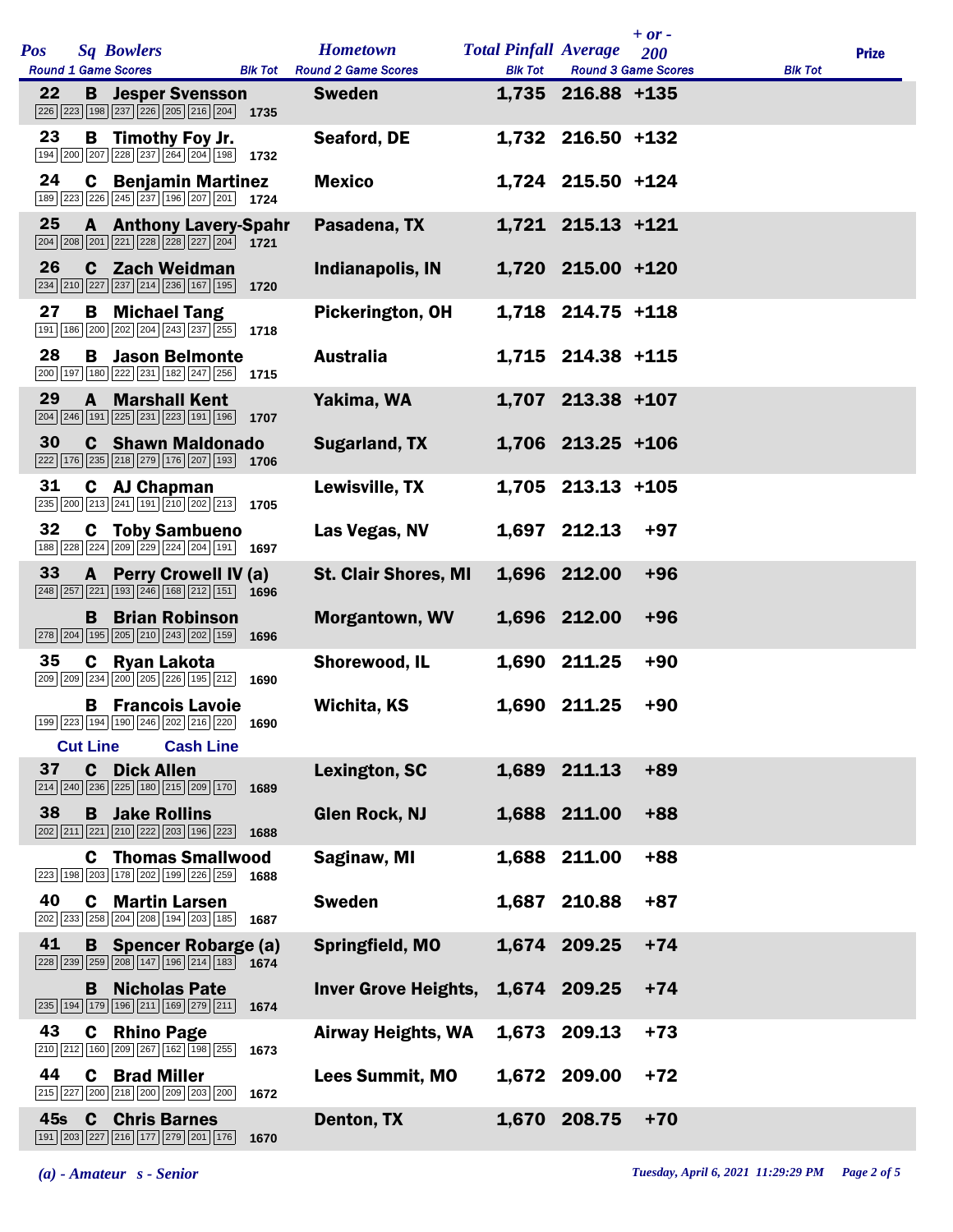| Pos        |              | <b>Sq Bowlers</b>                                                                                           |      | <b>Hometown</b>                                                   | <b>Total Pinfall Average</b> | <b>Round 3 Game Scores</b> | $+ or -$<br>200 |                | <b>Prize</b> |
|------------|--------------|-------------------------------------------------------------------------------------------------------------|------|-------------------------------------------------------------------|------------------------------|----------------------------|-----------------|----------------|--------------|
| 46         | A            | <b>Round 1 Game Scores</b><br><b>Dino Castillo</b><br>176 179 182 204 205 256 209 257                       | 1668 | <b>Blk Tot</b> Round 2 Game Scores<br><b>Highland Village, TX</b> | <b>Blk Tot</b>               | 1,668 208.50               | $+68$           | <b>Blk Tot</b> |              |
|            | A            | Dallas Leong (a)<br>175 204 224 246 192 199 247 181 1668                                                    |      | Las Vegas, NV                                                     |                              | 1,668 208.50               | $+68$           |                |              |
| 48         |              | <b>B</b> Nathan Bohr<br>224 210 190 189 214 221 180 235                                                     | 1663 | <b>Round Rock, TX</b>                                             |                              | 1,663 207.88               | $+63$           |                |              |
| 49         |              | <b>B</b> Sam Cooley<br>217 191 167 207 240 186 246 207                                                      | 1661 | <b>Australia</b>                                                  |                              | 1,661 207.63               | $+61$           |                |              |
| 50         | $\mathbf{A}$ | <b>David Haynes</b><br>226 225 221 202 210 201 187 186                                                      | 1658 | Las Vegas, NV                                                     |                              | 1,658 207.25               | $+58$           |                |              |
| 51         |              | <b>A</b> Tommy Jones<br>212 223 200 236 204 202 197 181                                                     | 1655 | Simpsonville, SC                                                  | 1,655                        | 206.88                     | $+55$           |                |              |
| 52         | A            | <b>Richard Teece</b><br>177 217 191 212 218 194 212 225                                                     | 1646 | <b>England</b>                                                    |                              | 1,646 205.75               | $+46$           |                |              |
| 53         |              | A Sean Rash<br>205 180 214 221 199 168 242 216                                                              | 1645 | <b>Montgomery, IL</b>                                             |                              | 1,645 205.63               | $+45$           |                |              |
| 54         |              | A Kim Bolleby<br>239 181 207 210 182 220 212 191                                                            | 1642 | <b>Thailand</b>                                                   |                              | 1,642 205.25               | $+42$           |                |              |
| 55         | A            | <b>Kyle Sherman</b><br>195 215 200 217 224 191 192 205                                                      | 1639 | O'Fallon, MO                                                      |                              | 1,639 204.88               | $+39$           |                |              |
| 56         | В            | <b>Osku Palermaa</b><br>259 223 196 193 167 223 210 167                                                     | 1638 | <b>Finland</b>                                                    |                              | 1,638 204.75               | $+38$           |                |              |
| 57         |              | <b>C</b> Nick Kruml<br>185 203 215 180 210 205 252 187                                                      | 1637 | <b>Downers Grove, IL</b>                                          |                              | 1,637 204.63               | $+37$           |                |              |
| 58         | C.           | <b>DJ Archer</b><br>149 203 224 167 234 247 206 204                                                         | 1634 | Houston, TX                                                       |                              | 1,634 204.25               | $+34$           |                |              |
| 59         | C.           | <b>Wesley Low</b><br>204 221 172 186 225 205 200 217                                                        | 1630 | Palmdale, CA                                                      | 1,630                        | 203.75                     | $+30$           |                |              |
| 60         |              | A Cerell Cardines (a)<br>220 154 194 175 237 277 214 158 1629                                               |      | Las Vegas, NV                                                     |                              | 1,629 203.63               | $+29$           |                |              |
| 61         | B            | <b>Patrick Hanrahan</b><br>183 221 193 241 190 189 204 206                                                  | 1627 | <b>Wichita, KS</b>                                                | 1,627                        | 203.38                     | $+27$           |                |              |
| <b>62s</b> | $\mathbf{A}$ | <b>Norm Duke</b><br>182 223 176 190 232 203 243 177                                                         | 1626 | <b>Clermont, FL</b>                                               |                              | 1,626 203.25               | $+26$           |                |              |
| 63         | B            | <b>Stuart Williams</b><br>174 216 217 169 221 194 203 230 1624                                              |      | <b>Pflugerville, TX</b>                                           |                              | 1,624 203.00               | $+24$           |                |              |
| 64         |              | <b>B</b> Terrance Rock III (a)<br>193 181 235 215 154 230 230 174 1612                                      |      | Las Vegas, NV                                                     |                              | 1,612 201.50               | $+12$           |                |              |
| 65         | A            | <b>Kristopher Prather</b><br>$\boxed{205}$ 197 169 158 247 225 244 165                                      | 1610 | <b>Romeoville, IL</b>                                             |                              | 1,610 201.25               | $+10$           |                |              |
| 66         | A            | <b>Thomas Larsen</b><br>208 196 173 198 205 228 214 186                                                     | 1608 | <b>Denmark</b>                                                    |                              | 1,608 201.00               | $+8$            |                |              |
| 67         | A            | <b>Dimitri Cruz</b><br>203 203 206 159 243 179 247 165                                                      | 1605 | Denton, TX                                                        | 1,605                        | 200.63                     | $+5$            |                |              |
| 68         | $\mathbf c$  | Eric Jones (a)<br>189 213 176 226 176 211 209 202                                                           | 1602 | Edmond, OK                                                        |                              | 1,602 200.25               | $+2$            |                |              |
| 69         | C            | Tom Burns (a)<br>$\boxed{243}\boxed{174}\boxed{163}\boxed{196}\boxed{149}\boxed{256}\boxed{196}\boxed{224}$ | 1601 | <b>Voorhees, NJ</b>                                               |                              | 1,601 200.13               | $+1$            |                |              |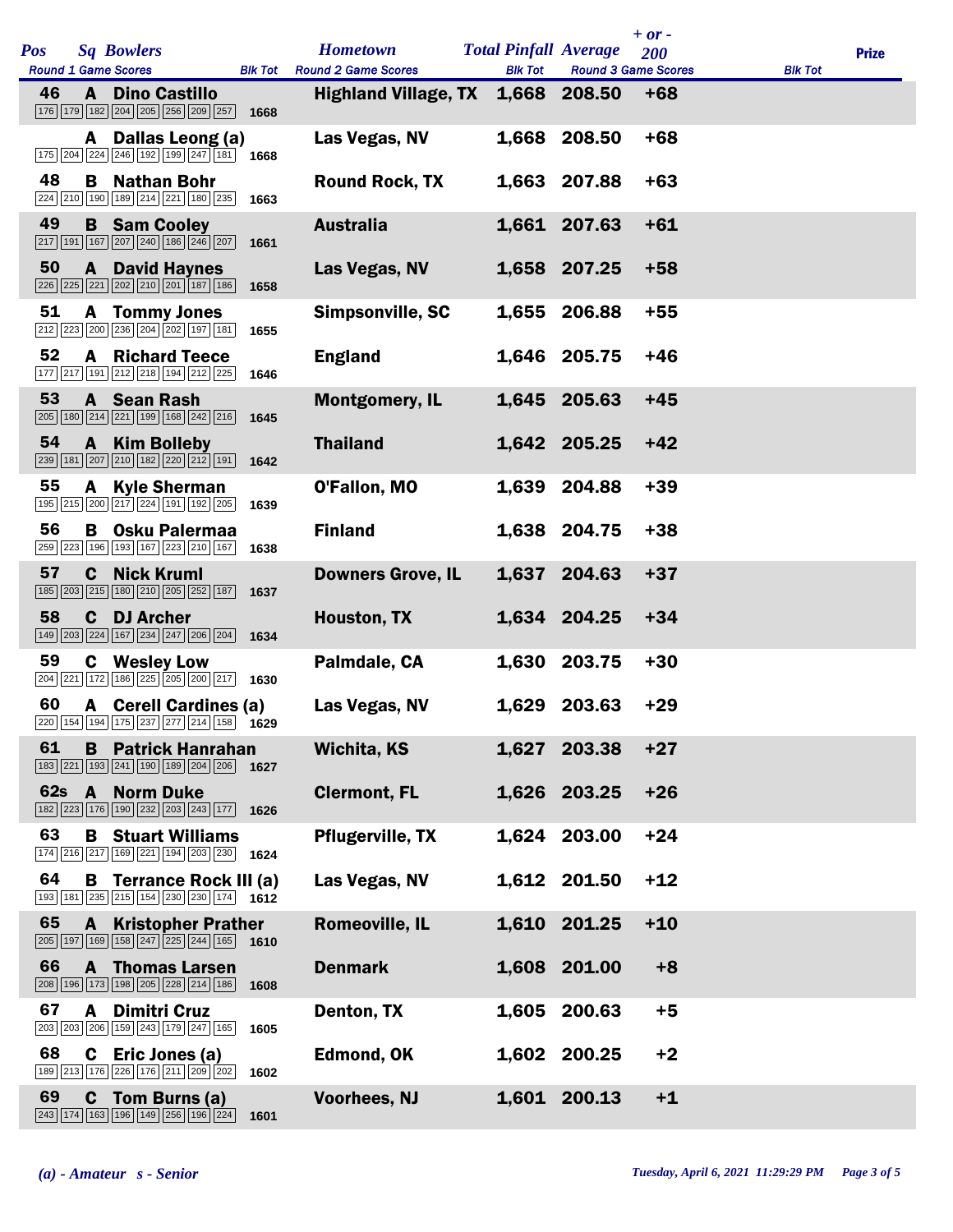| Pos |              | <b>Sq Bowlers</b>                                                                                                                                         |                | <b>Hometown</b>                      | <b>Total Pinfall Average</b> |                                                 | $+ or -$<br>200 |                | <b>Prize</b> |
|-----|--------------|-----------------------------------------------------------------------------------------------------------------------------------------------------------|----------------|--------------------------------------|------------------------------|-------------------------------------------------|-----------------|----------------|--------------|
| 70  |              | <b>Round 1 Game Scores</b><br><b>A</b> Graham Fach                                                                                                        | <b>Blk Tot</b> | <b>Round 2 Game Scores</b><br>Canada | <b>Blk Tot</b>               | <b>Round 3 Game Scores</b><br>1,600 200.00 Even |                 | <b>Blk Tot</b> |              |
|     |              | 212 188 174 205 216 215 177 213                                                                                                                           | 1600           |                                      |                              |                                                 |                 |                |              |
| 71  |              | A Zeke Bayt<br>183 192 179 192 269 149 223 206                                                                                                            | 1593           | Westerville, OH                      |                              | 1,593 199.13                                    | $-7$            |                |              |
| 72  |              | <b>B</b> Gary Faulkner Jr.<br>235 189 169 196 186 165 214 238 1592                                                                                        |                | <b>Memphis, TN</b>                   |                              | 1,592 199.00                                    | $-8$            |                |              |
| 73  | B            | Jesse Gibson (a)<br>188 203 212 182 174 191 211 226 1587                                                                                                  |                | <b>Bridgeport, CT</b>                |                              | 1,587 198.38                                    | $-13$           |                |              |
| 74  | B.           | <b>Michael Mirabile</b><br>$\boxed{221}$ $\boxed{201}$ $\boxed{197}$ $\boxed{214}$ $\boxed{208}$ $\boxed{203}$ $\boxed{165}$ $\boxed{174}$ <b>1583</b>    |                | Coram, NY                            |                              | 1,583 197.88                                    | $-17$           |                |              |
|     |              | <b>B</b> Adam (AJ) Johnson<br>$\boxed{175}$ $\boxed{202}$ $\boxed{212}$ $\boxed{183}$ $\boxed{222}$ $\boxed{212}$ $\boxed{192}$ $\boxed{185}$ <b>1583</b> |                | Oswego, IL                           |                              | 1,583 197.88                                    | $-17$           |                |              |
| 76  |              | <b>C</b> Briley Haugh (a)<br>153 190 210 239 190 224 158 214 1578                                                                                         |                | <b>Faribault, MN</b>                 |                              | 1,578 197.25                                    | $-22$           |                |              |
| 77  | A            | <b>Matthew T Kuba</b><br>176 190 197 144 225 224 209 206                                                                                                  | 1571           | <b>Tinley Park, IL</b>               |                              | 1,571 196.38                                    | $-29$           |                |              |
|     |              | <b>A</b> Callum Borck<br>184 186 210 211 191 175 220 194                                                                                                  | 1571           | <b>Australia</b>                     |                              | 1,571 196.38                                    | $-29$           |                |              |
| 79  |              | <b>C</b> Charlie Brown Jr<br>202 201 201 192 225 192 205 135 1553                                                                                         |                | <b>Grandville, MI</b>                |                              | 1,553 194.13                                    | $-47$           |                |              |
| 80  | В            | <b>Bryan Bourget (a)</b><br>192 187 243 198 188 180 187 177 1552                                                                                          |                | <b>Woonsocket, RI</b>                |                              | 1,552 194.00                                    | $-48$           |                |              |
|     |              | <b>A</b> Andrew Suscreba<br>206 206 199 168 212 204 171 186 1552                                                                                          |                | <b>Clifton, NJ</b>                   |                              | 1,552 194.00                                    | $-48$           |                |              |
| 82  | $\mathbf{A}$ | Jillian Martin (a)<br>184 229 200 223 193 160 188 173 1550                                                                                                |                | Stow, OH                             |                              | 1,550 193.75                                    | $-50$           |                |              |
| 83  | в            | <b>Ildemaro Ruiz</b><br>249 163 224 165 172 219 184 172                                                                                                   | 1548           | Venezuela                            | 1,548                        | 193.50                                          | $-52$           |                |              |
| 84  |              | <b>A</b> Andrew Anderson<br>176 209 239 204 194 188 149 184 1543                                                                                          |                | Holly, MI                            |                              | 1,543 192.88                                    | $-57$           |                |              |
| 85  |              | <b>A</b> Christopher Sloan<br>206   178   178   143   268   180   183   203                                                                               | 1539           | <b>Ireland</b>                       | 1,539                        | 192.38                                          | $-61$           |                |              |
| 86  |              | <b>B</b> Stephen Hahn<br>220 221 164 162 221 199 166 177                                                                                                  | 1530           | <b>Sterling, VA</b>                  |                              | 1,530 191.25                                    | $-70$           |                |              |
| 87  | C            | <b>Michael Ruben</b><br>204 203 191 159 184 227 178 183                                                                                                   | 1529           | Selden, NY                           | 1,529                        | 191.13                                          | $-71$           |                |              |
| 88  |              | C Gregory Young Jr.<br>$\boxed{212}\boxed{237}\boxed{188}\boxed{163}\boxed{178}\boxed{176}\boxed{171}\boxed{195}$ 1520                                    |                | Viera, FL                            | 1,520                        | 190.00                                          | $-80$           |                |              |
| 89  | C.           | <b>Maria Jose Rodriguez</b><br>201 169 173 182 226 183 220 165                                                                                            | 1519           | <b>Colombia</b>                      |                              | 1,519 189.88                                    | $-81$           |                |              |
|     | C.           | <b>Rasmus Edvall</b><br>197 184 162 190 217 188 202 179                                                                                                   | 1519           | <b>Sweden</b>                        | 1,519                        | 189.88                                          | $-81$           |                |              |
| 91  | B            | <b>Brandon Curtis (a)</b><br>192 160 195 179 169 193 226 202                                                                                              | 1516           | <b>Manson, NC</b>                    | 1,516                        | 189.50                                          | $-84$           |                |              |
| 92  | C.           | <b>Brandon Novak</b><br>188 191 167 159 234 157 205 214                                                                                                   | 1515           | <b>Chillicothe, OH</b>               |                              | 1,515 189.38                                    | $-85$           |                |              |
| 93  | A            | <b>Nick DeCesaro (a)</b><br>166 148 171 200 202 188 221 209                                                                                               | 1505           | Kenosha, WI                          | 1,505                        | 188.13                                          | $-95$           |                |              |